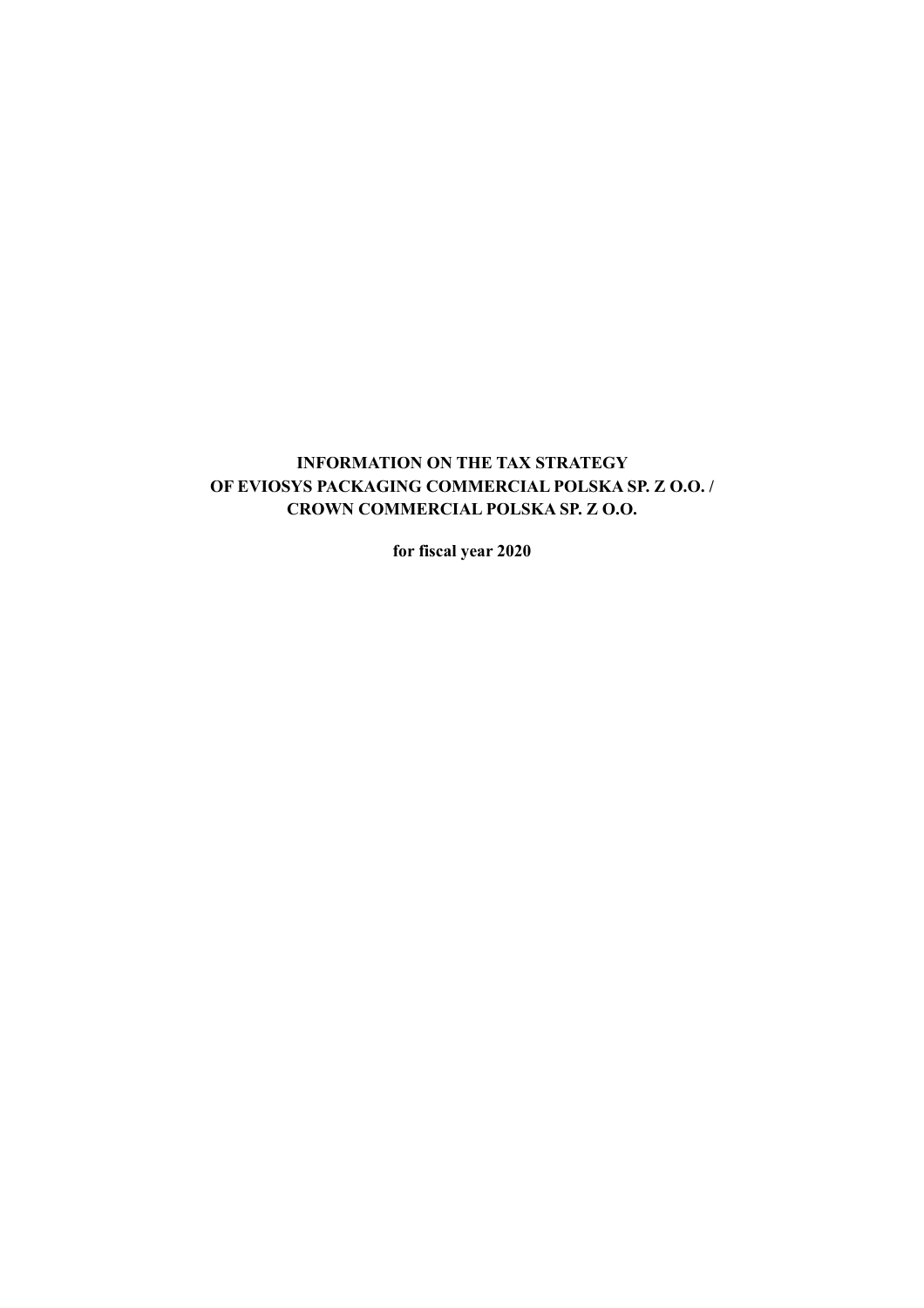This information on the tax strategy (the "**Information**") has been drafted by **Eviosys Packaging Commercial Polska sp. z o.o** (formerly: Crown Commercial Polska sp. z o.o.) whose registered office is in Goleniów, NIP (taxpayer identification) number: 8561847844, KRS (National Court Register) number: 0000462683 ( the "**Company**") for the tax year from 1 January to 31 December 2020 (the "**Tax Year 2020**") and made public pursuant to Article 27c of the Corporate Income Tax Act of 15 February 1992 (Journal of laws Dz.U.2020.1406 consolidated text as amended, hereinafter: the "**CIT Act**").

### **1. INFORMATION ON THE COMPANY**

The Articles of Association of Eviosys Packaging Commercial Polska were executed on 8 April 2013, and on 17 May 2013 the Company was registered in the Companies Register of the National Court Register. The Company's registered office is located in Goleniów at ul. Maszewska 20, 72-100 Goleniów in the Zachodniopomorskie Province. In fiscal year 2020 the Company was part of the Crown Group .

The Crown Group produces and sells various types of metal packaging for consumer products. The range of products offered by the Crown Group includes in beverage cans, food cans, cans for household use and metal closures. The Crown Group manufactures and sells its products in North America, South America, Europe, Asia, Africa and the Middle East. The parent company of the Crown Group is Crown Holdings Inc., which is listed on the New York Stock Exchange (NYSE ) under the trading symbol "CCK" .

The Company's business is the sale of metal cans and closures to manufacturers and suppliers of consumer products.

The registered name of the Company was changed to Eviosys Packaging Commercial Polska on 25 October 2021. In 2020 the Company operated under its old name, Crown Commercial Polska sp. z o.o.

### **2. TAX STRATEGY**

## 2.1. Processes and procedures concerning tax obligations

The Company has processes in place to manage and ensure the proper performance of its obligations under tax law. The processes have been established and are applied in accordance with applicable Polish law.

The processes applied by the Company relate to the fulfilment of obligations relating to the timely submission of tax returns, and reporting and payment of taxes that the Company is obliged to pay, regardless of the form in which they are collected. The Company applies internal processes concerning *inter alia*:

- (a) prevention of non-compliance with the obligation to provide information on tax schemes (MDR);
- (b) verification of contractors and invoices for VAT.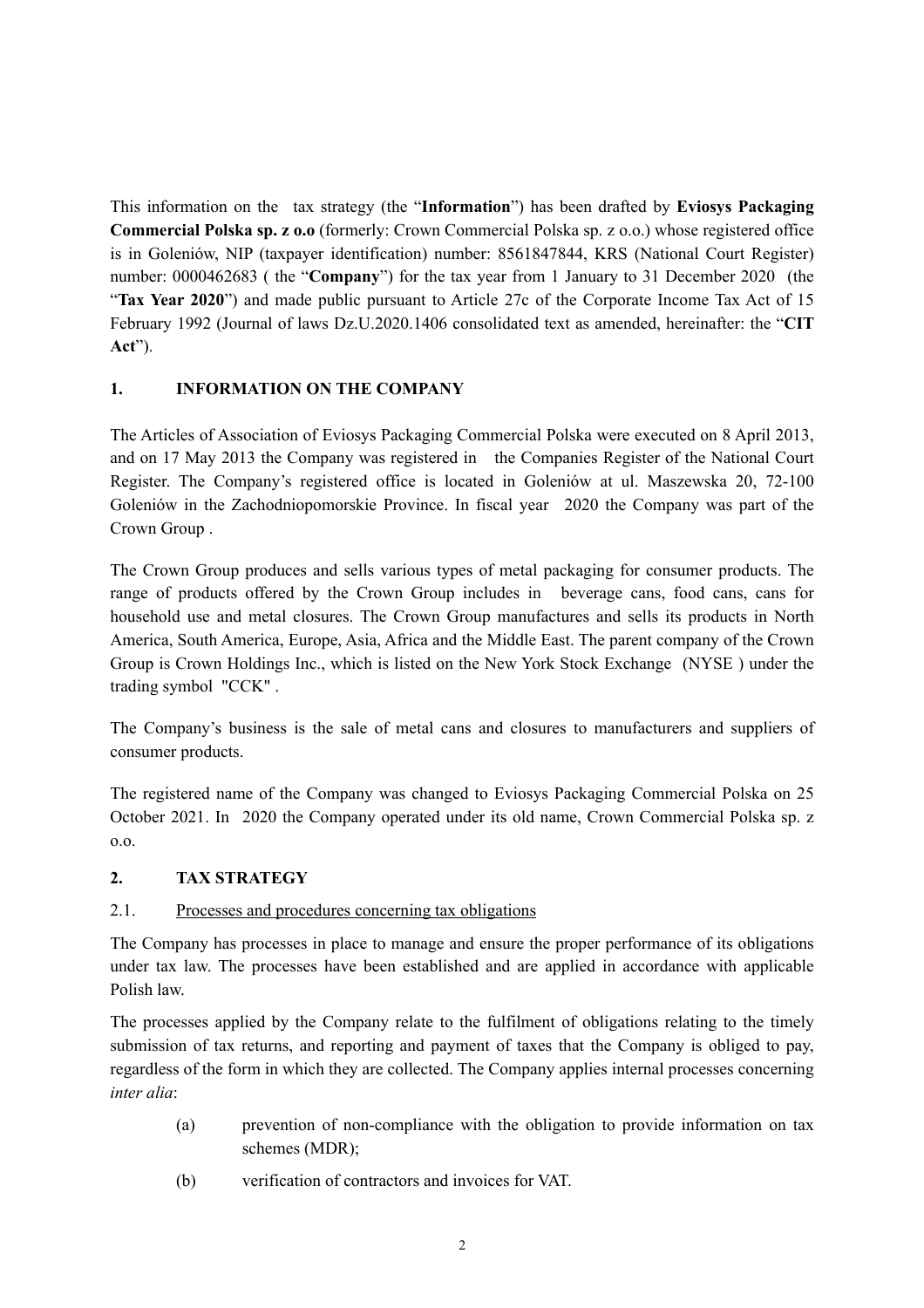The processes serve to ensure that tax obligations are performed in compliance with applicable laws. The processes applied by the Company are updated on an ongoing basis and are subject to changes in accordance with the applicable legal regulations. In addition, the Company also follows other practices related to tax obligations in order to be able to properly comply with them , including the use of external advisory firms to ensure compliance with transfer pricing laws and regulations.

## 2.2. Voluntary forms of cooperation with the National Tax Administration bodies

The Company aims to cooperate with National Tax Administration bodies based on factual and transparent communication and mutual trust. The cooperation includes - depending on the situation communication with the tax authorities aimed at providing up-to-date information on the tax consequences of the activities carried out by the Company, as well as providing substantive responses to questions posed by the National Tax Administration bodies in the context of ongoing proceedings.

## **3. FULFILLING TAX OBLIGATIONS IN POLAND**

The Company pays due taxes in Poland, irrespective of the manner in which they are collected, including corporate income tax (CIT) and tax on goods and services (VAT). The Company also makes advance payments on account of personal income tax on salaries paid to individuals employed at the Company.

With respect to taxes paid in Poland, the Company maintains accounting books as required by generally applicable laws, fulfils its obligations to complete and submit appropriate tax returns, records, structures of uniform control files (JPK), forms, reports, statements or other information or documents that the Company is required to prepare under tax law.

The Company exercises due diligence in verifying the correct tax rates and the applicability of exemptions provided for in the tax legislation.

The amounts of revenue, tax deductible costs, income and due tax reported by the Company are published in the Public Information Bulletin on the website of the Ministry of Finance, pursuant to Article 27b of the CIT Act.

The Company fulfils its obligations regarding tax schemes based on an internal procedure to prevent non-compliance with the obligation to provide information on tax schemes (MDR). In fiscal year2020, the Company did not identify or report any arrangements that might constitute a tax scheme.

## **4. INFORMATION ON TRANSACTIONS WITH RELATED PARTIES AND ON PLANNED OR UNDERTAKEN RESTRUCTURING ACTIONS**

### 4.1. Information on transactions with related parties

Below is a summary of information about transactions with related parties (as defined in the respective Polish tax regulations) performed by the Company in 2020, the value of which exceeded 5% of the total value of the assets (balance sheet) (as defined in Polish accounting law), as per Company's approved financial statement for 2020:

|                        | Revenues | Expenses           |
|------------------------|----------|--------------------|
| Crown Packaging Europe | 0,00 PLN | 793 023 682,58 PLN |